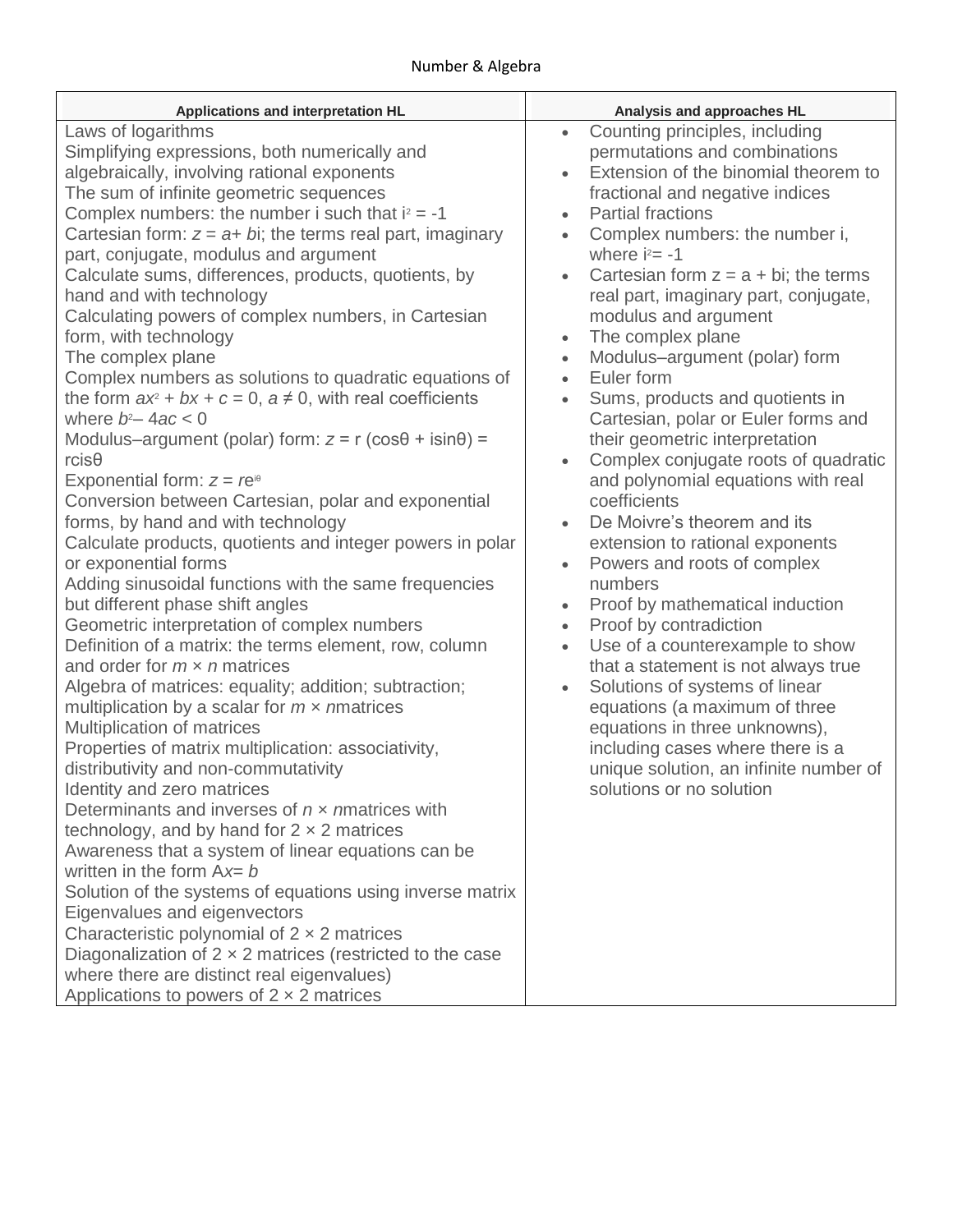$\blacksquare$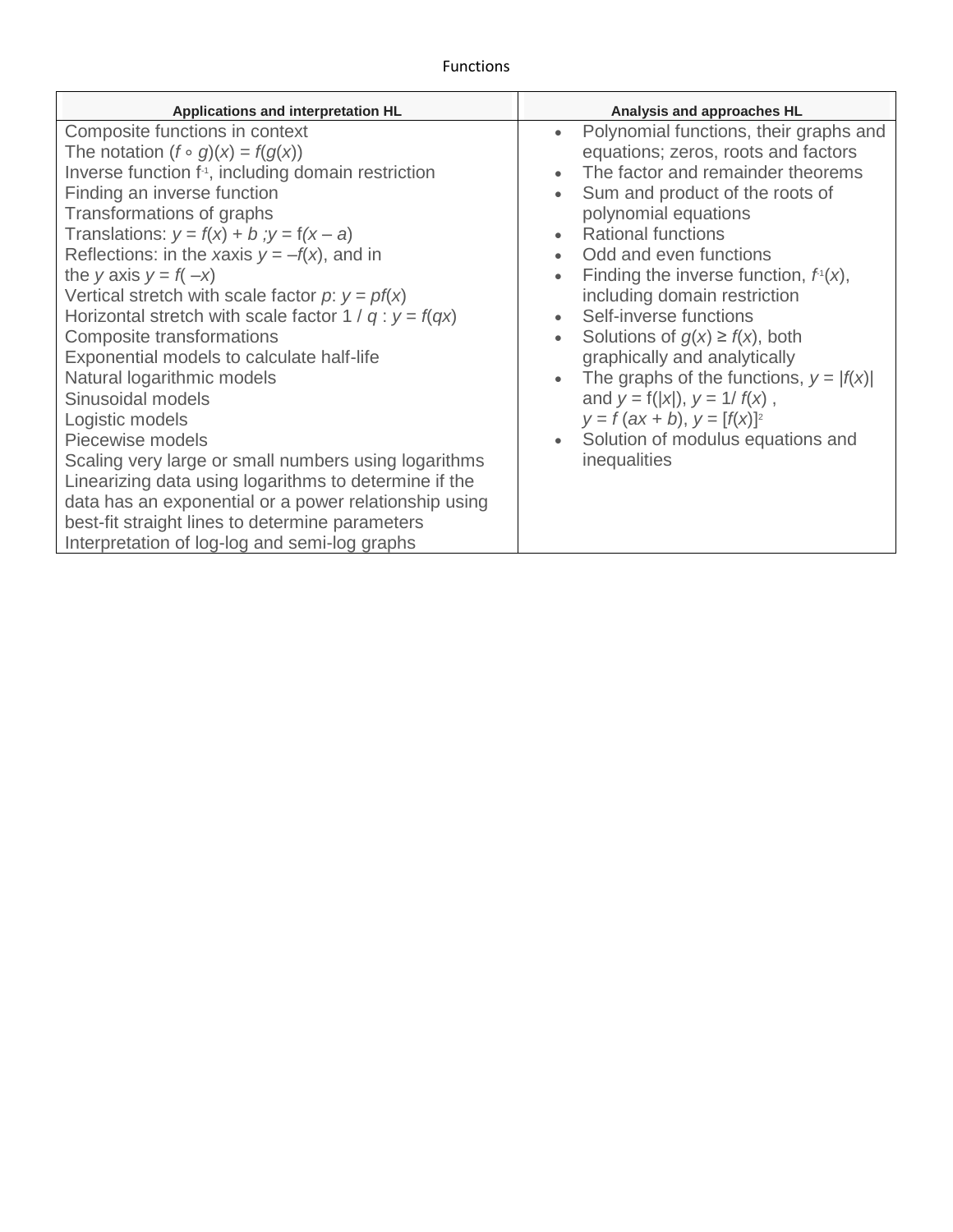| Applications and interpretation HL                                                                                            | Analysis and approaches HL                                                                                            |
|-------------------------------------------------------------------------------------------------------------------------------|-----------------------------------------------------------------------------------------------------------------------|
| The definition of a radian and conversion between degrees<br>$\bullet$                                                        | Definition of the reciprocal trigonometric ratios<br>$\bullet$                                                        |
| and radians                                                                                                                   | secθ, cosecθ and cotθ                                                                                                 |
| Using radians to calculate area of sector, length of arc<br>$\bullet$                                                         | Pythagorean identities: $1 + \tan^2\theta = \sec^2\theta$ , $1 + \cot^2\theta$<br>$\bullet$                           |
| The definitions of $cos\theta$ and $sin\theta$ in terms of the unit circle<br>$\bullet$                                       | $= \csc^2\theta$                                                                                                      |
| The Pythagorean identity: $\cos^2\theta + \sin^2\theta = 1$<br>$\bullet$                                                      | The inverse functions $f(x) = \arcsin x$ , $f(x) =$<br>$\bullet$                                                      |
| Definition of tanθ as (sinθ / cosθ)<br>۰                                                                                      | $\arccos x$ , $f(x) = \arctan x$ ; their domains and ranges;<br>their graphs                                          |
| Extension of the sine rule to the ambiguous case<br>$\bullet$                                                                 | Compound angle identities<br>$\bullet$                                                                                |
| Graphical methods of solving trigonometric equations in a<br>$\bullet$                                                        | Double angle identity for tan<br>$\bullet$                                                                            |
| finite interval                                                                                                               | Relationships between trigonometric functions<br>$\bullet$                                                            |
| Geometric transformations of points in two dimensions using<br>$\bullet$                                                      | and the symmetry properties of their graphs                                                                           |
| matrices: reflections, horizontal and vertical stretches,<br>enlargements, translations and rotations                         | Concept of a vector; position vectors;<br>$\bullet$                                                                   |
| Compositions of the above transformations<br>۰                                                                                | displacement vectors                                                                                                  |
| Geometric interpretation of the determinant of a<br>$\bullet$                                                                 | Representation of vectors using directed line<br>$\bullet$                                                            |
| transformation matrix                                                                                                         | segments                                                                                                              |
| Concept of a vector and a scalar<br>۰                                                                                         | Base vectors i, j, k<br>$\bullet$                                                                                     |
| Representation of vectors using directed line segments<br>۰                                                                   | Components of a vector<br>$\bullet$                                                                                   |
| Unit vectors; base vectors i, j, k<br>$\bullet$                                                                               | Algebraic and geometric approaches to the<br>$\bullet$                                                                |
| Components of a vector; column representation<br>$\bullet$                                                                    | following: the sum and difference of two vectors,<br>the zero vector $0$ , the vector $-v$ , multiplication by        |
| The zero vector $0$ , the vector -v<br>$\bullet$                                                                              | scalar, kv, parallel vectors, magnitude of a vector,                                                                  |
| Position vectors $OA = a$<br>$\bullet$                                                                                        | position vectors, displacement vector                                                                                 |
| Rescaling and normalizing vectors<br>$\bullet$                                                                                | Proofs of geometrical properties using vectors<br>$\bullet$                                                           |
| Vector equation of a line in two and three<br>$\bullet$                                                                       | The definition of the scalar product of two vectors<br>$\bullet$                                                      |
| dimensions: $r = a + \lambda b$ , where b is a direction vector of the                                                        | The angle between two vectors<br>$\bullet$                                                                            |
| line                                                                                                                          | Perpendicular vectors; parallel vectors<br>$\bullet$                                                                  |
| Vector applications to kinematics<br>۰                                                                                        | Vector equation of a line in two and three<br>$\bullet$                                                               |
| Modelling linear motion with constant velocity in two and<br>$\bullet$<br>three dimensions                                    | dimensions: $r = a + \lambda b$                                                                                       |
| Motion with variable velocity in two dimensions<br>$\bullet$                                                                  | The angle between two lines<br>$\bullet$                                                                              |
| Definition and calculation of the scalar product of two vectors<br>$\bullet$                                                  | Simple applications to kinematics<br>$\bullet$                                                                        |
| The angle between two vectors; the acute angle between two<br>$\bullet$                                                       | Coincident, parallel, intersecting and skew lines,<br>$\bullet$<br>distinguishing between these cases                 |
| lines                                                                                                                         | Points of intersection<br>$\bullet$                                                                                   |
| Definition and calculation of the vector product of two vectors<br>$\bullet$                                                  | The definition of the vector product of two vectors<br>$\bullet$                                                      |
| Geometric interpretation of $  v \times w  $<br>۰                                                                             | Properties of the vector product<br>$\bullet$                                                                         |
| Components of vectors<br>$\bullet$                                                                                            | Geometric interpretation of $ v \times w $<br>$\bullet$                                                               |
| Graph theory: Graphs, vertices, edges, adjacent vertices,<br>$\bullet$                                                        | Vector equations of a plane: $r = a + \lambda b + \mu c$ ,<br>$\bullet$                                               |
| adjacent edges<br>Degree of a vertex<br>$\bullet$                                                                             | where b and c are non-parallel vectors within the                                                                     |
| Simple graphs; complete graphs; weighted graphs                                                                               | plane                                                                                                                 |
| Directed graphs; in degree and out degree of a directed                                                                       | $r \cdot n = a \cdot n$ , where <i>n</i> is a normal to the plane<br>$\bullet$                                        |
| graph                                                                                                                         | and a is the position vector of a point on the plane<br>Cartesian equation of a plane $ax + by + cz = d$<br>$\bullet$ |
| Subgraphs; trees<br>$\bullet$                                                                                                 | Intersections of: a line with a plane; two planes;<br>$\bullet$                                                       |
| Adjacency matrices<br>$\bullet$                                                                                               | three planes                                                                                                          |
| Walks<br>$\bullet$                                                                                                            | Angle between: a line and a plane; two planes<br>$\bullet$                                                            |
| Number of k-length walks (or less than k-length walks)<br>$\bullet$                                                           |                                                                                                                       |
| between two vertices<br>Weighted adjacency tables                                                                             |                                                                                                                       |
| $\bullet$<br>Construction of the transition matrix for a strongly-connected,                                                  |                                                                                                                       |
| $\bullet$<br>undirected or directed graph                                                                                     |                                                                                                                       |
| Tree and cycle algorithms with undirected graphs<br>$\bullet$                                                                 |                                                                                                                       |
| Walks, trails, paths, circuits, cycles<br>$\bullet$                                                                           |                                                                                                                       |
| Eulerian trails and circuits<br>$\bullet$                                                                                     |                                                                                                                       |
| Hamiltonian paths and cycles<br>$\bullet$                                                                                     |                                                                                                                       |
| Minimum spanning tree (MST) graph algorithms: Kruskal's<br>$\bullet$                                                          |                                                                                                                       |
| and Prim's algorithms for finding minimum spanning trees<br>The Chinese Postman and Travelling Salesman problems<br>$\bullet$ |                                                                                                                       |
|                                                                                                                               |                                                                                                                       |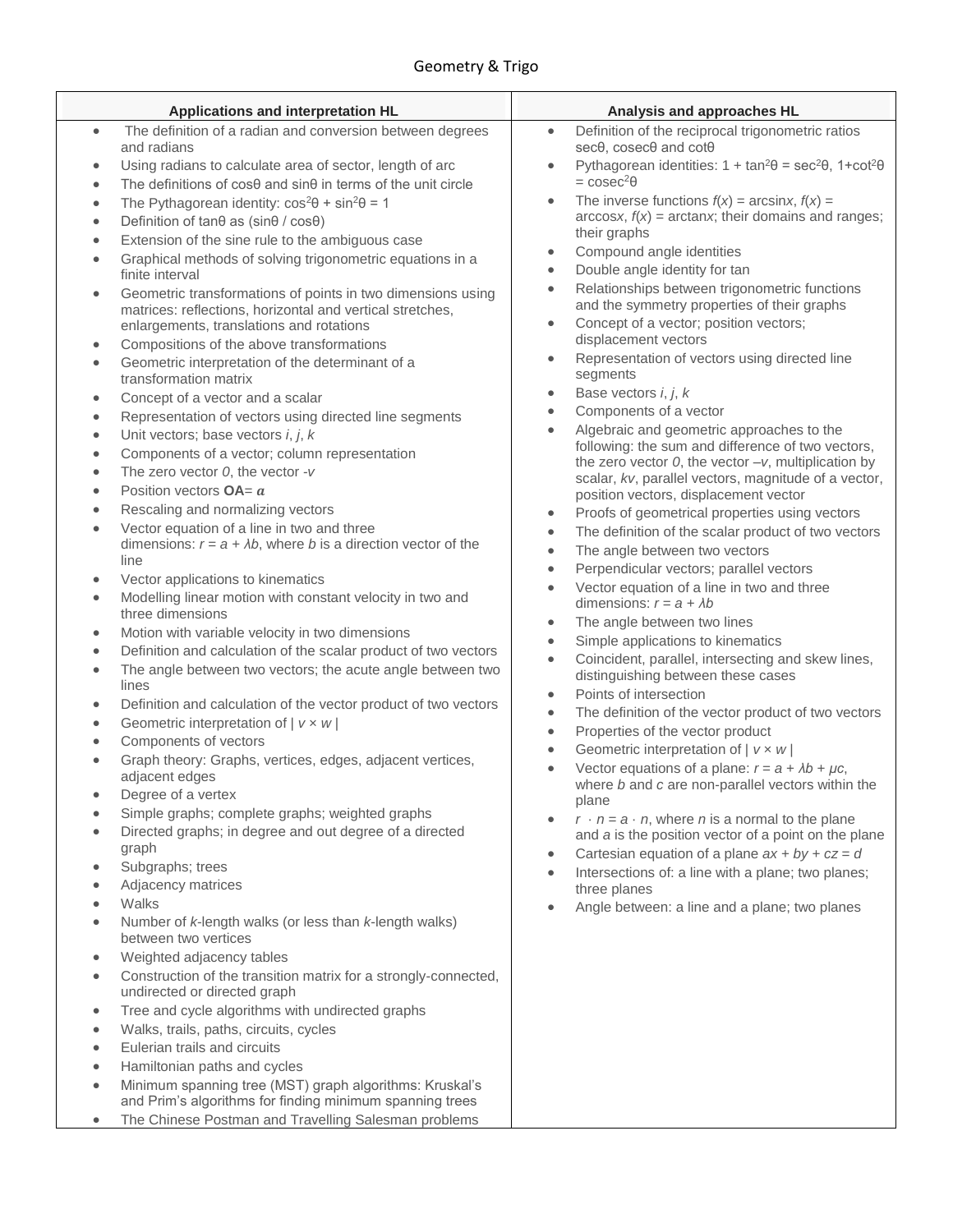| Applications and interpretation HL                                               | Analysis and approaches HL                |
|----------------------------------------------------------------------------------|-------------------------------------------|
| Design of valid data collection methods, such as surveys                         | Use of Bayes' theorem for a maximum of    |
| and questionnaires                                                               | three events                              |
| Selecting relevant variables from many variables                                 | Variance of a discrete random variable    |
| Choosing relevant and appropriate data to analyse                                | Continuous random variables and their     |
| Categorizing numerical data in a $\chi^2$ table and justifying the               | probability density functions             |
| choice of categorization                                                         | Mode and median of continuous random      |
| Choosing an appropriate number of degrees of freedom                             | variables                                 |
| when estimating parameters from data when carrying out                           | Mean, variance and standard deviation of  |
| the x <sup>2</sup> goodness of fit test                                          | both discrete and continuous random       |
| Definition of reliability and validity                                           | variables                                 |
| <b>Reliability tests</b>                                                         | The effect of linear transformations of X |
| <b>Validity tests</b>                                                            |                                           |
| Non-linear regression                                                            |                                           |
|                                                                                  |                                           |
| Evaluation of least squares regression curves using<br>technology                |                                           |
| Sum of square residuals $(SS_{\text{res}})$ as a measure of fit for a            |                                           |
| model                                                                            |                                           |
|                                                                                  |                                           |
| The coefficient of determination $(R^2)$<br>Evaluation of $R^2$ using technology |                                           |
| Linear transformation of a single random variable                                |                                           |
| Expected value of linear combinations of n random                                |                                           |
| variables                                                                        |                                           |
| Variance of linear combinations of nindependent random                           |                                           |
| variables                                                                        |                                           |
| Unbiased estimates for means and variance                                        |                                           |
| A linear combination of n independent normal random                              |                                           |
| variables is normally distributed                                                |                                           |
| Central limit theorem                                                            |                                           |
| Confidence intervals for the mean of a normal population                         |                                           |
| Poisson distribution, its mean and variance                                      |                                           |
| Sum of two independent Poisson distributions has a                               |                                           |
| Poisson distribution                                                             |                                           |
| Critical values and critical regions                                             |                                           |
| Test for population mean for normal distribution                                 |                                           |
| Test for proportion using binomial distribution                                  |                                           |
| Test for population mean using Poisson distribution                              |                                           |
| Use of technology to test the hypothesis that the                                |                                           |
| population product moment correlation coefficient $(\rho)$ is 0                  |                                           |
| for bivariate normal distributions.                                              |                                           |
| Type I and II errors including calculations of their                             |                                           |
| probabilities                                                                    |                                           |
| <b>Transition matrices</b>                                                       |                                           |
| Powers of transition matrices                                                    |                                           |
| <b>Regular Markov chains</b>                                                     |                                           |
| Initial state probability matrices                                               |                                           |
| Calculation of steady state and long-term probabilities by                       |                                           |
| repeated multiplication of the transition matrix or by solving                   |                                           |
| a system of linear equations                                                     |                                           |
|                                                                                  |                                           |
|                                                                                  |                                           |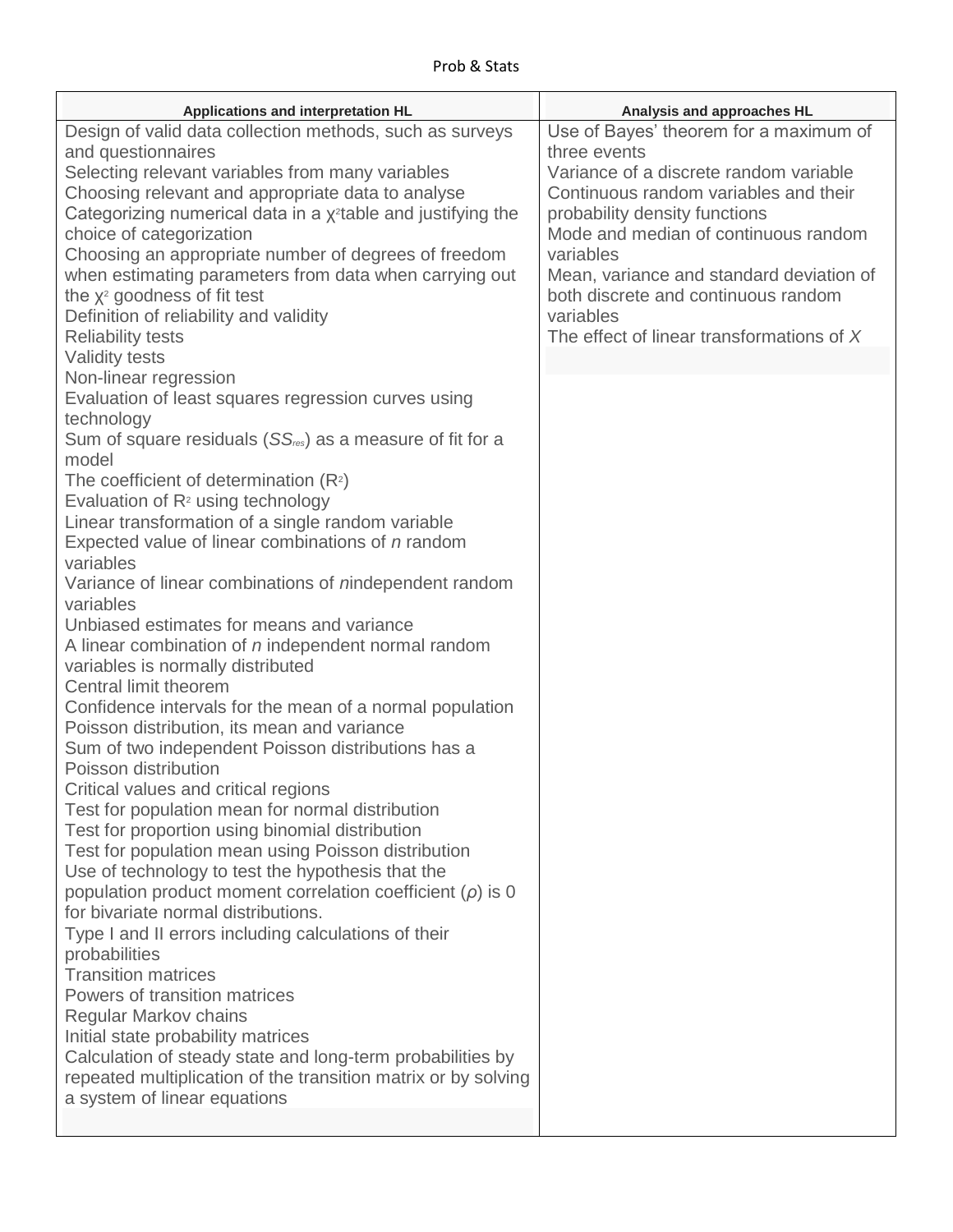## Calculus

| Applications and interpretation HL                              | Analysis and approaches HL                                       |
|-----------------------------------------------------------------|------------------------------------------------------------------|
| The derivatives of sin x, cos x, tan x, $ex$ , ln x,            | Informal understanding of continuity and                         |
| $X^n$ where $n \in \mathbb{Q}$                                  | differentiability of a function at a point                       |
| The chain rule, product rule and quotient rules                 | Understanding of limits (convergence and divergence)             |
| Related rates of change                                         | Definition of derivative from first principles                   |
| The second derivative                                           | <b>Higher derivatives</b>                                        |
| Use of second derivative test to distinguish                    | Evaluation of limits using L'Hôpital's rule or the               |
| between a maximum and a minimum point                           | <b>Maclaurin series</b>                                          |
| Definite and indefinite integration                             | Repeated use of l'Hôpital's rule                                 |
| of $x^n$ where $n \in \mathbb{Q}$ , including $n = -1$ , sin x, | Implicit differentiation                                         |
| $cos x$ , 1 / $cos2x$ and $ex$                                  | Related rates of change                                          |
| Integration by inspection, or substitution of the               | <b>Optimisation problems</b>                                     |
| form $\int f(g(x))g'(x)dx$                                      | Derivatives of tanx, secx, cosecx, cotx, ax, log <sub>a</sub> x, |
| Area of the region enclosed by a curve and                      | arcsinx, arccosx, arctanx                                        |
| the $x$ or $y$ -axes in a given interval                        | Indefinite integrals of the derivatives of any of the            |
| Volumes of revolution about the $x$ - axis or $y$ -             | above functions                                                  |
| axis                                                            | The composites of any of these with a linear function            |
| Kinematic problems involving displacement s,                    | Use of partial fractions to rearrange the integrand              |
| velocity v and acceleration a                                   | Integration by substitution                                      |
| Setting up a model/differential equation from a                 | Integration by parts                                             |
| context                                                         | Repeated integration by parts                                    |
| Solving by separation of variables                              | Area of the region enclosed by a curve and the y-axis            |
| Slope fields and their diagrams                                 | in a given interval                                              |
| Euler's method for finding the approximate                      | Volumes of revolution about the x-axis or y-axis                 |
| solution to first order differential equations                  | First order differential equations                               |
| Numerical solution of $dy/dx = f(x, y)$                         | Numerical solution of $dy/dx = f(x, y)$ using Euler's            |
| Numerical solution of the coupled system dx/                    | method                                                           |
| $dt = f_1(x, y, t)$ and dy/ dt = $f_2(x, y, t)$                 | Variables separable                                              |
| Phase portrait for the solutions of coupled                     | Homogeneous differential equation $dy/dx = f(y/x)$               |
| differential equations of the form: dx/                         | using the substitution $y = vx$                                  |
| $dt = ax + by$ and $dy/dt = cx + dy$                            | Solution of $y' + P(x)y = Q(x)$ , using the integrating          |
| Qualitative analysis of future paths for distinct,              | factor                                                           |
| real, complex and imaginary eigenvalues                         | Maclaurin series to obtain expansions for ex, sinx,              |
| Sketching trajectories and using phase                          | cosx, $\ln(1 + x)$ , $(1 + x)^p$ , $p \in \mathbb{Q}$            |
| portraits to identify key features such as                      | Use of simple substitution, products, integration and            |
| equilibrium points, stable populations and                      | differentiation to obtain other series                           |
| saddle points                                                   | Maclaurin series developed from differential equations           |
| Solutions of $(d^2x/dt^2) = f[x, (dx/dt), t]$ by Euler's        |                                                                  |
| method                                                          |                                                                  |
|                                                                 |                                                                  |
|                                                                 |                                                                  |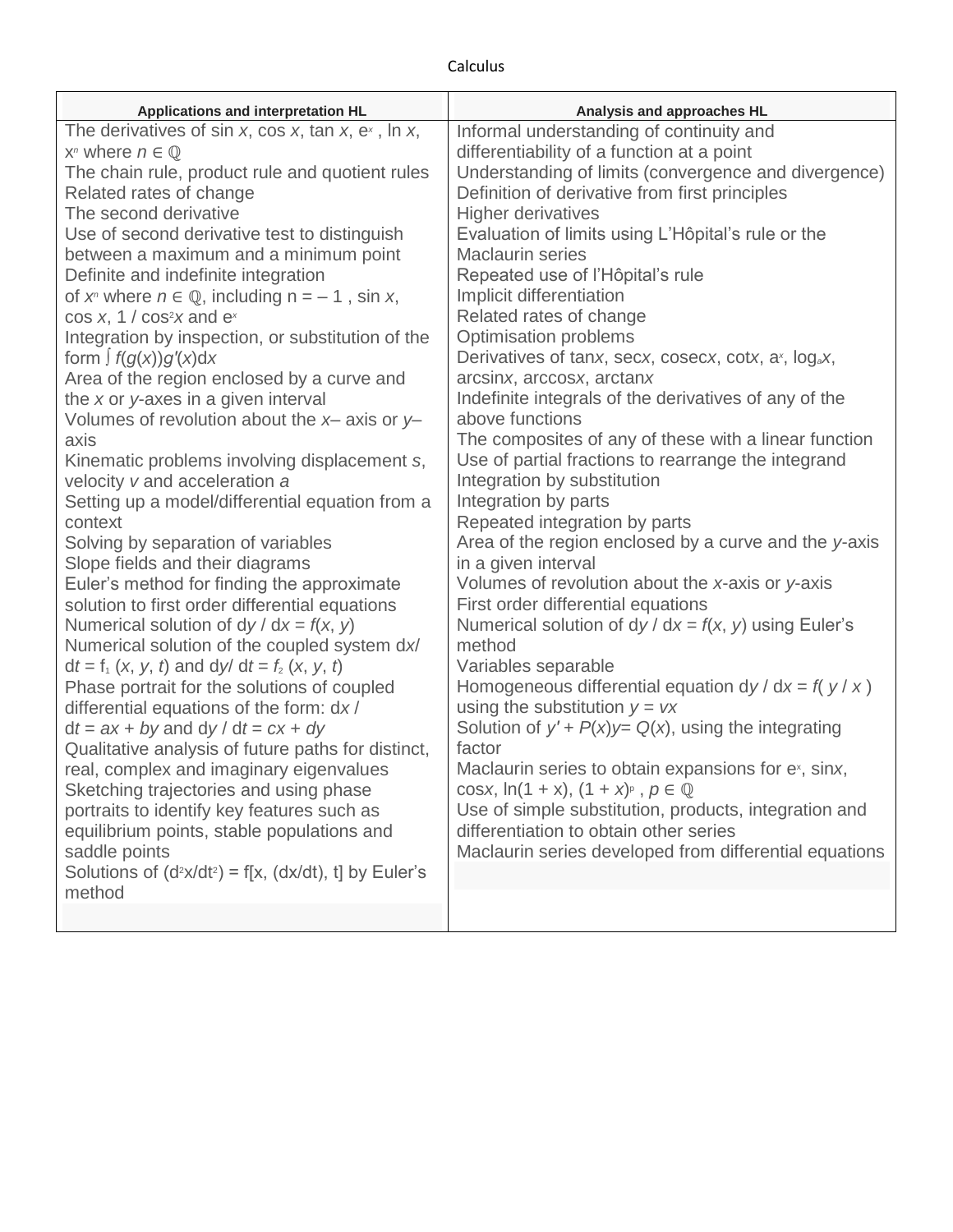| <b>Applications and interpretation SL</b>                                                                                                                                                                                                                                                                                                                                                                                                   | <b>Analysis and approaches SL</b>                                                                                                                                                                                                                                                                                                                                                                                                                                                                                                                                                                                                 |  |
|---------------------------------------------------------------------------------------------------------------------------------------------------------------------------------------------------------------------------------------------------------------------------------------------------------------------------------------------------------------------------------------------------------------------------------------------|-----------------------------------------------------------------------------------------------------------------------------------------------------------------------------------------------------------------------------------------------------------------------------------------------------------------------------------------------------------------------------------------------------------------------------------------------------------------------------------------------------------------------------------------------------------------------------------------------------------------------------------|--|
| Operations with numbers in the form ax 10 <sup>k</sup> where 1<br>$\le a < 10$ and k is an integer<br>Arithmetic sequences and series<br>Use of the formulae for the nth term and the sum of the<br>first <i>n</i> terms of the sequence<br>Use of sigma notation for sums of arithmetic<br>sequences, applications                                                                                                                         | Operations with numbers in the form ax<br>10 <sup>k</sup> where $1 \le a < 10$ and k is an integer<br>Arithmetic sequences and series<br>Use of the formulae for the $nth$ term and the<br>sum of the first <i>n</i> terms of the sequence<br>Use of sigma notation for sums of arithmetic<br>sequences                                                                                                                                                                                                                                                                                                                           |  |
| Analysis, interpretation and prediction where a model<br>is not perfectly arithmetic in real life<br>Geometric sequences and series<br>Use of the formulae for the nth term and the sum of the<br>first <i>n</i> terms of the sequence<br>Use of sigma notation for the sums of geometric<br>sequences, applications<br>Financial applications of geometric sequences and<br>series: compound interest, annual depreciation                 | Geometric sequences and series<br>Use of sigma notation for the sums of<br>geometric sequences<br>Financial applications of geometric sequences<br>and series: compound interest, annual<br>depreciation.                                                                                                                                                                                                                                                                                                                                                                                                                         |  |
| Laws of exponents with integer exponents<br>Introduction to logarithms with base 10 and e<br>Numerical evaluation of logarithms using technology<br>Approximation: decimal places, significant figures<br>Upper and lower bounds of rounded numbers<br>Percentage errors<br>Estimation<br>Amortization and annuities using technology<br>Use technology to solve: systems of linear equations in<br>up to 3 variables, polynomial equations | Laws of exponents with integer exponents<br>Introduction to logarithms with base 10 and e<br>Numerical evaluation of logarithms using<br>technology<br>Simple deductive proof, numerical and<br>algebraic; how to lay out a left-hand side to<br>right-hand side (LHS to RHS) proof<br>The symbols and notation for equality and<br>identity<br>Laws of exponents with rational exponents<br>Laws of logarithms<br>Change of base of a logarithm<br>Solving exponential equations, including using<br>logarithms<br>Sum of infinite convergent geometric<br>sequences<br>The binomial theorem<br>Use of Pascal's triangle and "C, |  |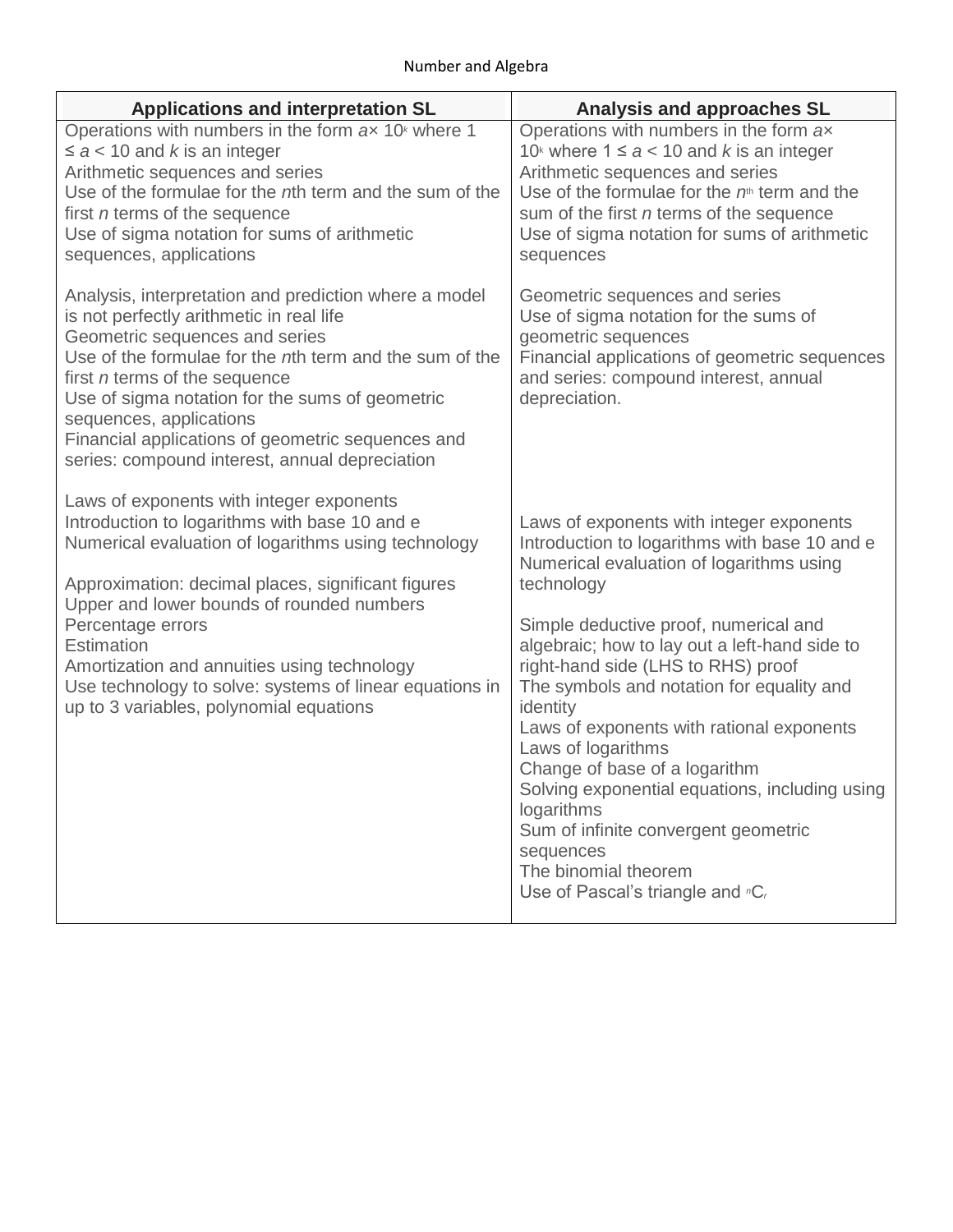## Functions

| Applications and interpretation SL                            | Analysis and approaches SL                                                                             |
|---------------------------------------------------------------|--------------------------------------------------------------------------------------------------------|
| Different forms of the equation of a straight line            | Different forms of the equation of a straight line                                                     |
| Gradient; intercepts                                          | Gradient; intercepts                                                                                   |
| Lines with gradients $m_1$ and $m_2$ Parallel                 | Lines with gradients $m_1$ and $m_2$                                                                   |
| lines $m_1 = m_2$ . Perpendicular lines $m_1 \times m_2 = -1$ | Parallel lines $m_1 = m_2$                                                                             |
| Concept of a function, domain, range and graph                | Perpendicular lines $m_1 \times m_2 = -1$                                                              |
| Function notation, for example $f(x)$ , $v(t)$ , $C(n)$       | Concept of a function, domain, range and graph                                                         |
| The concept of a function as a mathematical                   | <b>Function notation</b>                                                                               |
| mode                                                          | The concept of a function as a mathematical model                                                      |
| Informal concept that an inverse function reverses            | Informal concept that an inverse function reverses                                                     |
| or undoes the effect of a function                            | or undoes the effect of a function                                                                     |
| Inverse function as a reflection in the line $y=x$ ,          | Inverse function as a reflection in the line $y=x$ , and                                               |
| and the notation $f(x)$                                       | the notation $fT(x)$                                                                                   |
| The graph of a function; its equation $y = f(x)$              | The graph of a function; its equation $y = f(x)$                                                       |
| Creating a sketch from information given or a                 | Creating a sketch from information given or a                                                          |
| context, including transferring a graph from                  | context, including transferring a graph from screen                                                    |
| screen to paper                                               | to paper                                                                                               |
| Using technology to graph functions including                 | Using technology to graph functions including their                                                    |
| their sums and differences                                    | sums and differences                                                                                   |
| Determine key features of graphs                              | Determine key features of graphs                                                                       |
| Finding the point of intersection of two curves or            | Finding the point of intersection of two curves or                                                     |
| lines using technology                                        | lines using technology                                                                                 |
| Modelling with the following functions: linear,               | <b>Composite functions</b>                                                                             |
| quadratic, exponential, cubic, sinusoidal                     | Identity function                                                                                      |
| Linear models                                                 | Finding the inverse function $f(x)$                                                                    |
| $f(x) = mx + c$<br><b>Quadratic models</b>                    | The quadratic function $f(x) = ax^2 + bx + c$ : its                                                    |
| Exponential growth and decay models                           | graph, y-intercept (0, c). Axis of symmetry<br>The form $f(x) = a(x - p)(x - q)$ , x-intercepts (p, 0) |
| Equation of a horizontal asymptote                            | and $(q, 0)$                                                                                           |
| Direct/inverse variation                                      | The form $f(x) = a(x - h)^2 + k$ , vertex $(h, k)$                                                     |
| Cubic models                                                  | Solution of quadratic equations and inequalities                                                       |
| Sinusoidal models                                             | The quadratic formula                                                                                  |
| Modelling skills: develop and fit the model,                  | The discriminant $\Delta = b^2 - 4ac$ and the nature of the                                            |
| determine a reasonable domain, find the                       | roots, that is, two distinct real roots, two equal real                                                |
| parameters, test and reflect upon the model, use              | roots, no real roots                                                                                   |
| the model                                                     | The reciprocal function $f(x) = 1/x$ , $x \ne 0$ : its graph                                           |
| Develop and fit the model: given a context                    | and self-inverse nature                                                                                |
| recognize and choose an appropriate model and                 | <b>Rational functions</b>                                                                              |
| possible parameters                                           | Equations of vertical and horizontal asymptotes                                                        |
| Determine a reasonable domain for a model                     | Exponential functions and their graphs                                                                 |
| Find the parameters of a model                                | Logarithmic functions and their graphs                                                                 |
| Test and reflect upon the model: comment on the               | Solving equations, both graphically and analytically                                                   |
| appropriateness and reasonableness of a model,                | Use of technology to solve a variety of equations,                                                     |
| justify the choice of a particular model, based on            | including those where there is no appropriate                                                          |
| the shape of the data, properties of the curve                | analytic approach                                                                                      |
| and/or on the context of the situation                        | Applications of graphing skills and solving                                                            |
| Use the model: reading, interpreting and making               | equations that relate to real-life situations                                                          |
| predictions based on the model                                | Transformations of graphs, translations, reflections                                                   |
|                                                               | (in both axes), vertical stretch with scale factor,                                                    |
|                                                               | horizontal stretch with scale factor                                                                   |
|                                                               | Composite transformations                                                                              |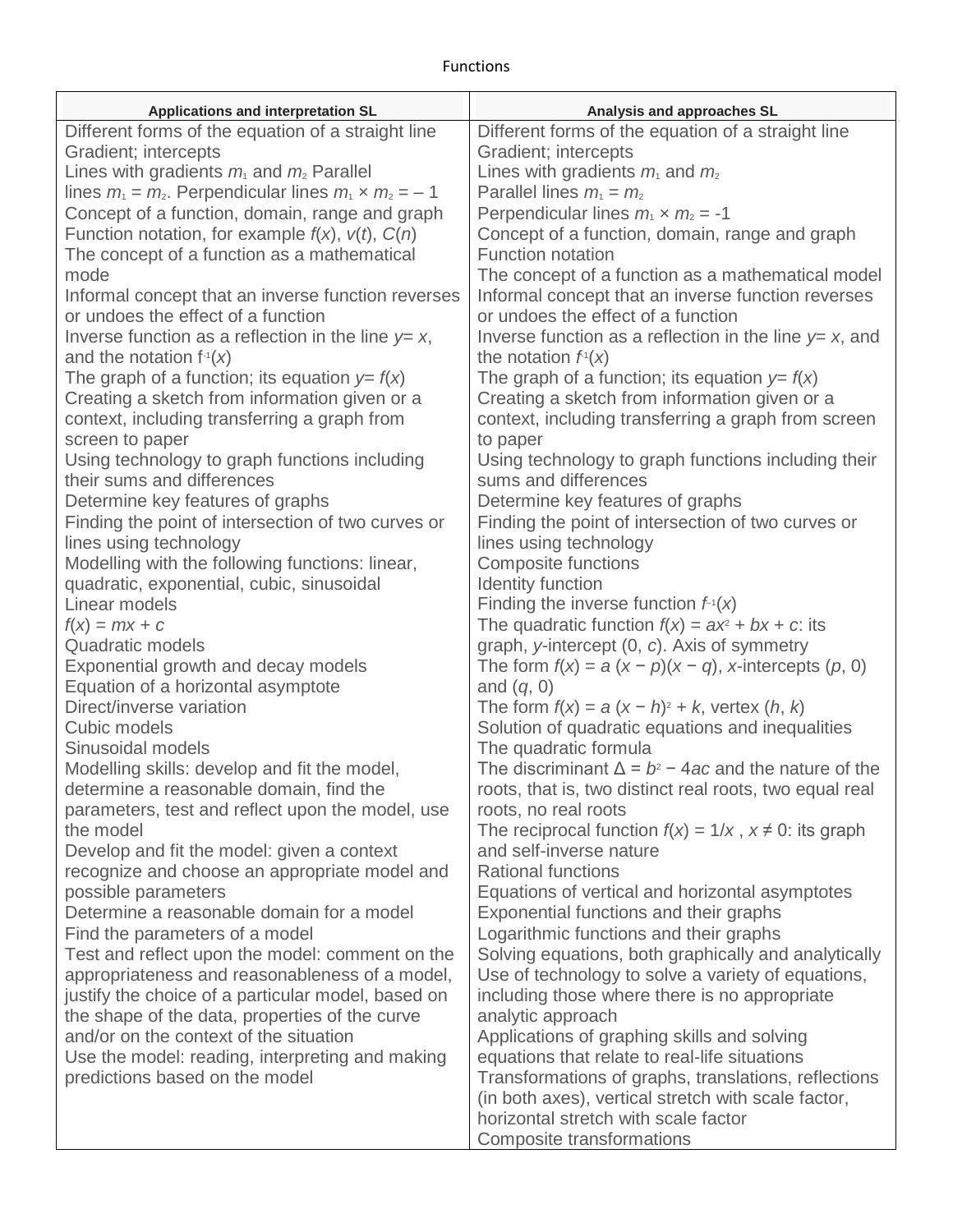| Applications and interpretation SL                                                           | Analysis and approaches SL                                                                    |
|----------------------------------------------------------------------------------------------|-----------------------------------------------------------------------------------------------|
| The distance between two points in three                                                     | The distance between two points in three-                                                     |
| dimensional space, and their midpoint                                                        | dimensional space, and their midpoint                                                         |
| Volume and surface area of three-dimensional                                                 | Volume and surface area of three-dimensional                                                  |
| solids including right-pyramid, right cone, sphere,                                          | solids including right-pyramid, right cone, sphere,                                           |
| hemisphere and combinations of these solids<br>The size of an angle between two intersecting | hemisphere and combinations of these solid<br>The size of an angle between two intersecting   |
| lines or between a line and a plane                                                          | lines or between a line and a plane                                                           |
| Use of sine, cosine and tangent ratios to find the                                           | Use of sine, cosine and tangent ratios to find the                                            |
| sides and angles of right-angled triangles                                                   | sides and angles of right-angled triangles                                                    |
| The sine rule: $a / \sin A = b / \sin B = c / \sin C$                                        | The sine rule                                                                                 |
| The cosine rule: $c^2 = a^2 + b^2 - 2abc \cos C$                                             | The cosine rule                                                                               |
| $\cos C = (a^2 + b^2 - c^2)/2ab$                                                             | Area of a triangle using 1/2 absinC                                                           |
| Area of a triangle as 1/2absinC                                                              | Applications of right and non-right angled                                                    |
| Applications of right and non-right angled                                                   | trigonometry, including Pythagoras's theorem                                                  |
| trigonometry, including Pythagoras' theorem                                                  | Angles of elevation and depression                                                            |
| Angles of elevation and depression                                                           | Construction of labelled diagrams from written<br>statements                                  |
| Construction of labelled diagrams from written<br>statements                                 | The circle: radian measure of angles; length of an                                            |
| The circle: length of an arc; area of a sector                                               | arc; area of a sector.                                                                        |
| Equations of perpendicular bisectors                                                         | Definition of cosθ, sinθ in terms of the unit circle                                          |
| Voronoi diagrams: sites, vertices, edges, cells                                              | Definition of tan $\theta$ as sin $\theta$ / cos $\theta$                                     |
| Addition of a site to an existing Voronoi diagram                                            | Exact values of trigonometric ratios of 0, $\pi/6$ , $\pi/4$ ,                                |
| Nearest neighbour interpolation                                                              | $\pi/3$ , $\pi/2$ and their multiples                                                         |
| Applications                                                                                 | Extension of the sine rule to the ambiguous case                                              |
|                                                                                              | The Pythagorean identity $cos^2\theta$ + $sin^2\theta$ = 1                                    |
|                                                                                              | Double angle identities for sine and cosine                                                   |
|                                                                                              | The relationship between trigonometric ratios<br>The circular functions sinx, cosx, and tanx; |
|                                                                                              | amplitude, their periodic nature, and their graphs                                            |
|                                                                                              | Composite functions of the form                                                               |
|                                                                                              | $f(x) = a\sin(b(x + c)) + d$                                                                  |
|                                                                                              | Transformations                                                                               |
|                                                                                              | Real-life contexts                                                                            |
|                                                                                              | Solving trigonometric equations in a finite interval,                                         |
|                                                                                              | both graphically and analytically                                                             |
|                                                                                              | Equations leading to quadratic equations in sinx,                                             |
|                                                                                              | cosx or tanx                                                                                  |
|                                                                                              |                                                                                               |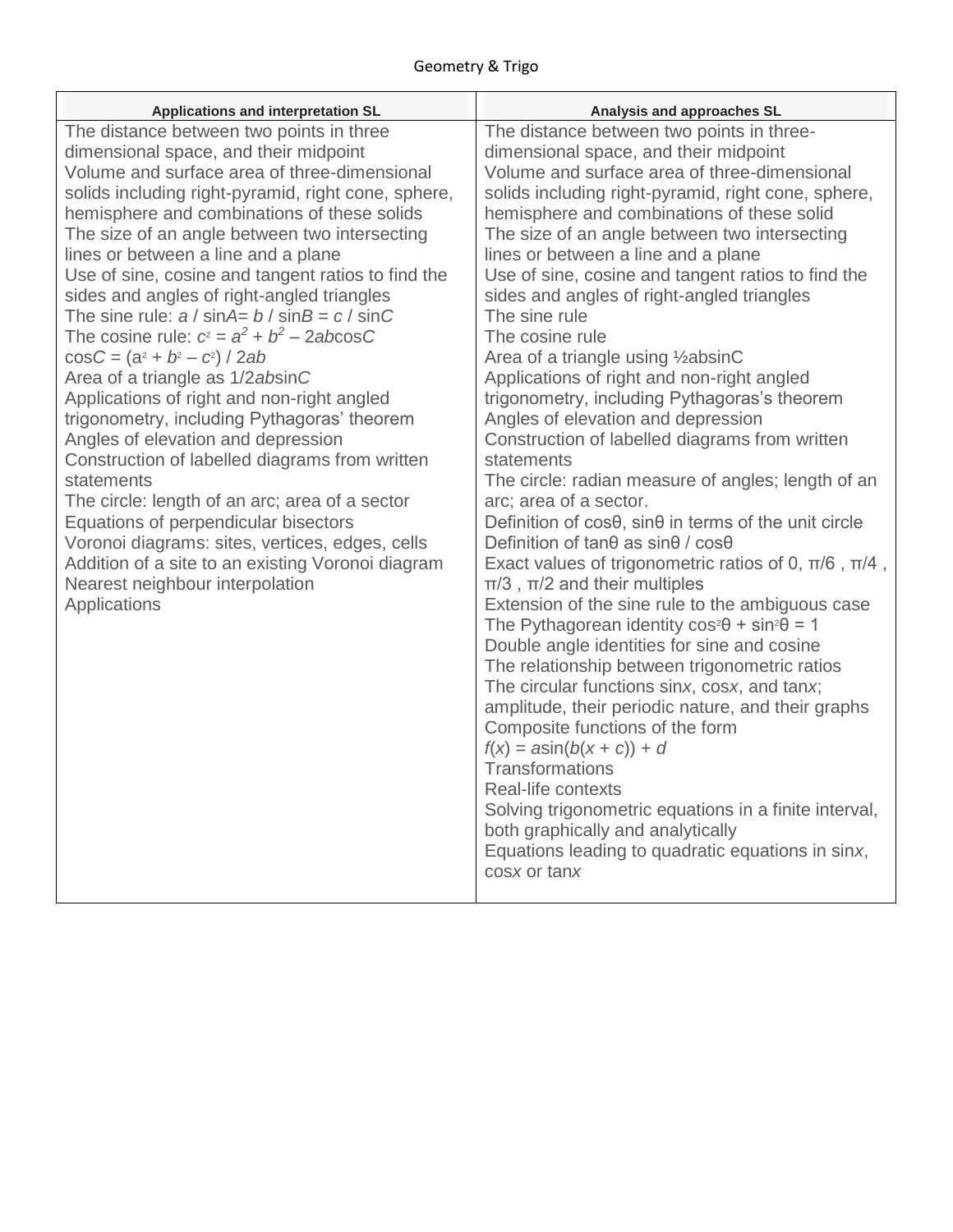## Prob & Stats

| Applications and interpretation SL                                                                                                    | Analysis and approaches SL                                                                                                   |
|---------------------------------------------------------------------------------------------------------------------------------------|------------------------------------------------------------------------------------------------------------------------------|
| Concepts of population, sample, random sample, discrete and continuous                                                                | Concepts of population, sample, random sample, discrete<br>$\bullet$                                                         |
| data                                                                                                                                  | and continuous data                                                                                                          |
| Reliability of data sources and bias in sampling                                                                                      | Reliability of data sources and bias in sampling<br>$\bullet$                                                                |
| Interpretation of outliers                                                                                                            | Interpretation of outliers<br>$\bullet$                                                                                      |
| Sampling techniques and their effectiveness                                                                                           | Sampling techniques and their effectiveness<br>$\bullet$                                                                     |
| Presentation of data (discrete and continuous): frequency distributions<br>(tables)                                                   | Presentation of data (discrete and continuous): frequency<br>$\bullet$<br>distributions (tables)                             |
| Histograms                                                                                                                            | Histograms<br>$\bullet$                                                                                                      |
| Cumulative frequency; cumulative frequency graphs; use to find median,<br>quartiles, percentiles, range and interquartile range (IQR) | Cumulative frequency; cumulative frequency graphs; use<br>$\bullet$<br>to find median, quartiles, percentiles, range and     |
| Production and understanding of box and whisker diagrams                                                                              | interquartile range (IQR)                                                                                                    |
| Measures of central tendency (mean, median and mode)                                                                                  | Production and understanding of box and whisker<br>$\bullet$<br>diagrams                                                     |
| Estimation of mean from grouped data                                                                                                  | Measures of central tendency (mean, median and mode)<br>٠                                                                    |
| Model class                                                                                                                           | Estimation of mean from grouped data<br>$\bullet$                                                                            |
| Measures of dispersion (interquartile range, standard deviation and<br>variance)                                                      | Model class<br>$\bullet$                                                                                                     |
| Effect of constant changes on the original data<br>Quartiles of discrete data                                                         | Measures of dispersion (interquartile range, standard<br>$\bullet$<br>deviation and variance)                                |
| Linear correlation of bivariate data                                                                                                  | Effect of constant changes on the original data<br>$\bullet$                                                                 |
| Pearson's product-moment correlation coefficient, r                                                                                   | Quartiles of discrete data<br>$\bullet$                                                                                      |
| Scatter diagrams; lines of best fit, by eye, passing through the mean point                                                           | Linear correlation of bivariate data<br>$\bullet$                                                                            |
| Equation of the regression line of $y$ on $x$                                                                                         | Pearson's product-moment correlation coefficient, r<br>$\bullet$                                                             |
| Use of the equation of the regression line for prediction purposes                                                                    | Scatter diagrams; lines of best fit, by eye, passing through<br>$\bullet$<br>the mean point                                  |
| Interpret the meaning of the parameters, aand b, in a linear<br>regression $y = ax + b$                                               | Equation of the regression line of $y$ on $x$<br>$\bullet$                                                                   |
| Concepts of trial, outcome, equally likely outcomes, relative frequency,                                                              | Use of the equation of the regression line for prediction<br>$\bullet$<br>purposes                                           |
| sample space $(U)$ and event<br>The probability of an event A is $P(A) = n(A) / n(U)$                                                 | Interpret the meaning of the parameters, aand b, in a linear<br>$\bullet$<br>regression $y = ax + b$                         |
| The complementary events A and A' (not A)                                                                                             | Concepts of trial, outcome, equally likely outcomes,<br>$\bullet$                                                            |
| Expected number of occurrences                                                                                                        | relative frequency, sample space $(U)$ and event                                                                             |
| Use of Venn diagrams, tree diagrams, sample space diagrams and tables of<br>outcomes to calculate probabilities                       | The probability of an event A is $P(A) = n(A) / n(U)$<br>$\bullet$                                                           |
| Combined events and mutually exclusive events                                                                                         | The complementary events A and $A'$ (not A)<br>$\bullet$                                                                     |
| Conditional probability                                                                                                               | Use of Venn diagrams, tree diagrams, sample space<br>$\bullet$<br>diagrams and tables of outcomes to calculate probabilities |
| Independent events                                                                                                                    | Combined events and mutually exclusive events<br>$\bullet$                                                                   |
| Concept of discrete random variables and their probability distributions                                                              | Conditional probability<br>$\bullet$                                                                                         |
| Expected value (mean), $E(X)$ for discrete data                                                                                       | Independent events<br>$\bullet$                                                                                              |
| <b>Binomial distribution</b>                                                                                                          | Concept of discrete random variables and their probability<br>$\bullet$                                                      |
| Mean and variance of the binomial distribution                                                                                        | distributions                                                                                                                |
| The normal distribution and curve                                                                                                     | Expected value (mean), for discrete data<br>$\bullet$                                                                        |
| Properties of the normal distribution                                                                                                 | Applications<br>٠                                                                                                            |
| Diagrammatic representation                                                                                                           | <b>Binomial distribution</b><br>$\bullet$                                                                                    |
| Normal probability calculations                                                                                                       | Mean and variance of the binomial distribution<br>$\bullet$                                                                  |
| Inverse normal calculations                                                                                                           | The normal distribution and curve<br>$\bullet$                                                                               |
| Spearman's rank correlation coefficient, rs                                                                                           | Properties of the normal distribution<br>$\bullet$                                                                           |
| Awareness of the appropriateness and limitations of Pearson's product                                                                 | Diagrammatic representation<br>٠                                                                                             |
| moment correlation coefficient and Spearman's rank correlation coefficient,<br>and the effect of outliers on each                     | Normal probability calculations<br>$\bullet$                                                                                 |
| Formulation of null and alternative hypotheses, $H_0$ and $H_1$                                                                       | Inverse normal calculations<br>$\bullet$                                                                                     |
| Significance levels                                                                                                                   | Equation of the regression line of $x$ on $y$<br>$\bullet$                                                                   |
| $p$ -values                                                                                                                           | Use of the equation for prediction purposes<br>$\bullet$                                                                     |
| Expected and observed frequencies                                                                                                     | Use of the probability formulae for conditional and<br>$\bullet$<br>independent events                                       |
| The $\chi^2$ test for independence: contingency tables, degrees of freedom,<br>critical value                                         | Standardization of normal variables (z-values)<br>$\bullet$                                                                  |
| The $\chi^2$ goodness of fit test                                                                                                     | Inverse normal calculations where mean and standard<br>$\bullet$<br>deviation are unknown                                    |
| The t-test                                                                                                                            |                                                                                                                              |
| Use of the $p$ -value to compare the means of two populations                                                                         |                                                                                                                              |
| Using one-tailed and two-tailed tests                                                                                                 |                                                                                                                              |
|                                                                                                                                       |                                                                                                                              |